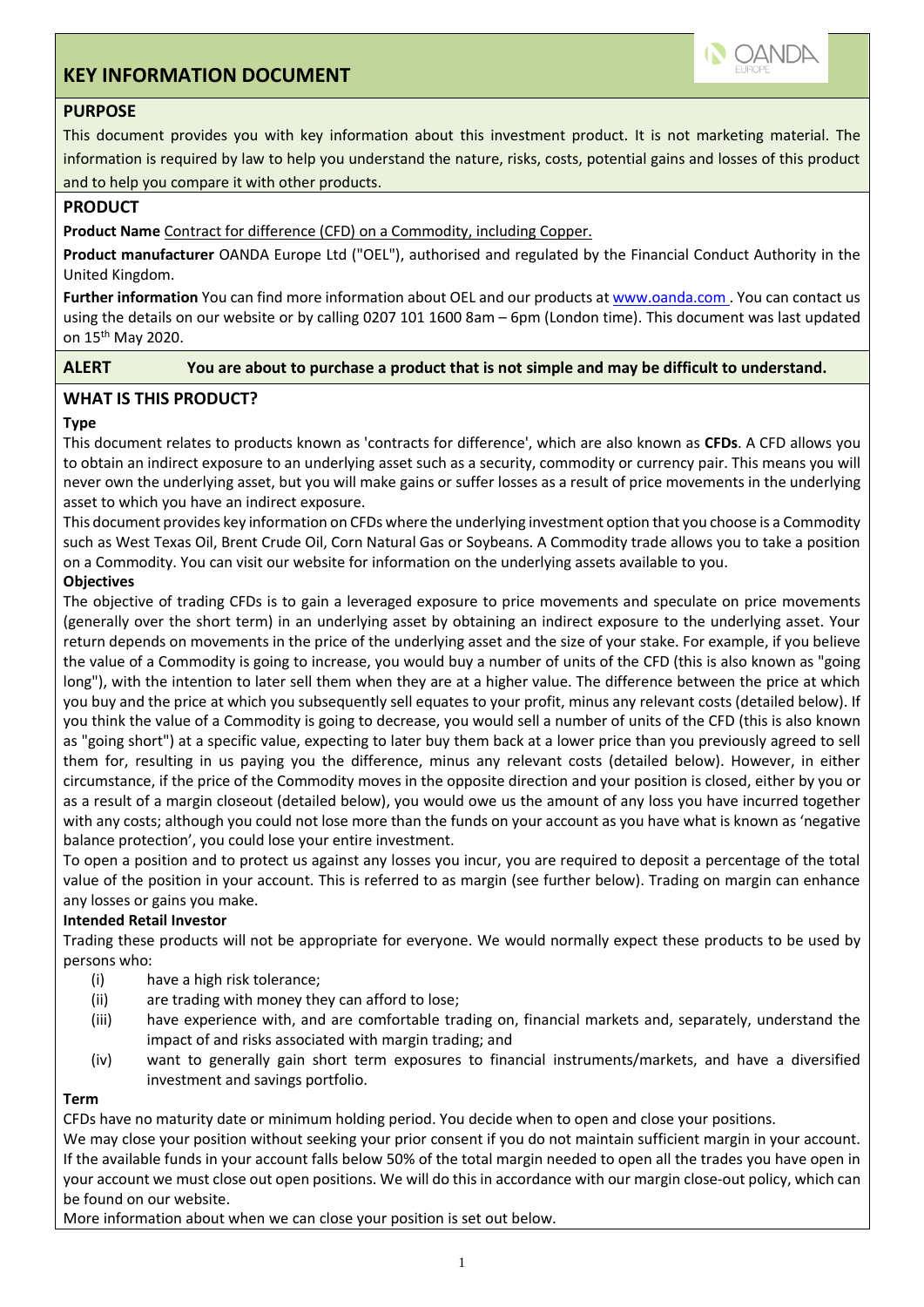## **WHAT ARE THE RISKS AND WHAT COULD I GET IN RETURN?**

#### **Risk Indicator**



The summary risk indicator is a guide to the level of risk associated with this product compared to other products. It shows how likely it is that the product will lose money because of movements in the markets or because we are not able to pay you. We have classified these products as 7 out of 7, which is the highest risk class. This is because there is a very high chance that you could lose your entire investment.

CFDs are complex instruments and come with a high risk of losing money rapidly due to leverage. Figures published by the Financial Conduct Authority show that approximately 82% of retail clients trading CFDs with firms regulated by the FCA lose money. Details of the percentage of retail investors who have lost money with us over the preceding 12 months can be found at [www.oanda.com](http://www.oanda.com/) . You should consider whether you understand how CFDs work and whether you can afford to take the high risk of losing your money.

**BE AWARE OF CURRENCY EXCHANGE RISK. If your account is denominated in a different currency to the quoting currency, your final return will depend on our exchange rate between these two currencies. This risk is not considered in the indicator shown above or in the Performance Scenario below.**

**You can lose your entire investment, including all cash deposited in your CFD trading account, together with any unrealised net profits from other open positions you may have on your account.** Losses can materialise quickly due to the use of margin (see further below).

CFD trading requires you to maintain a certain level of funds in your account to keep your positions open. This is called margin requirement. You will be able to open a position by depositing only a small percentage of the notional value of the position, creating a leveraged position. Leverage can significantly magnify your gains and losses. If the funds in your account are no longer sufficient to keep your position open, you will be required to make up this shortfall. This is known as a margin call. If you do not meet your margin call, once available funds in your account falls below 50% of the total margin needed to open all the trades that you have open in your account we must close out open positions. We may close your position (immediately and without notice) and you will realise any losses. You could, therefore, lose your entire investment.

You can visit our website for further information.

Our CFDs are not listed on any exchange, and the prices and other conditions are set by us in accordance with our Order Execution Policy. Positions can only be closed only with us, and are not transferable to any other provider. If you have multiple positions with us, your risk is cumulative and not limited to one position.

The tax regime of the country in which you are domiciled may impact your return.

This product does not include any protection from future market performance so you could lose some or all of your investment. If we are not able to pay you what is owed, you could lose your entire investment. However, you may benefit from a consumer protection scheme (see the section 'What happens if OEL is unable to pay out'). The indicator shown above does not consider this protection.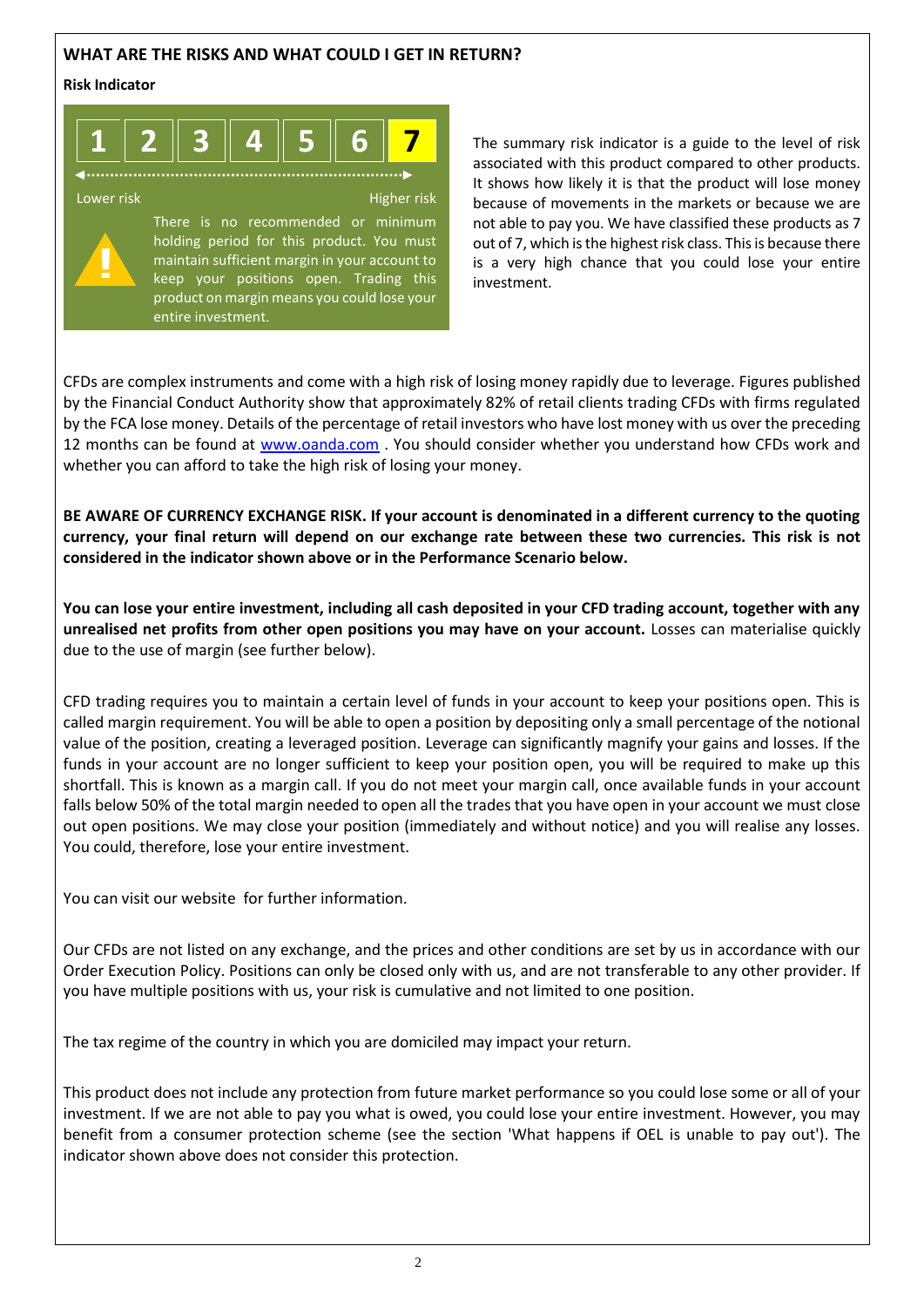#### **Performance Scenarios**

This key information document is not specific to a particular product. It applies to a CFD on any Commodity. However, each CFD you enter into with us is specific to you and your choices. You will be responsible for choosing the underlying Commodity (subject to availability on our platform); when you open and close your position; the size of your position and your margin (subject to leverage limits for the CFD); and whether to use any of the risk mitigation features that we offer (such as stop loss orders). This performance scenario is based on an account with only one open position, however, each of your positions will also be impacted by any other open position you have with us. These underlying options offered for each CFD will have a material impact on the risk and return of your investment.

The example below shows the money you could lose or get back under different scenarios if you were to opt to trade the West Texas Oil CFD.

The scenarios exclude the impact of financing costs (see below), but do include an illustration on the impact of dynamic spreads, and thereby includes all the costs of the trade, except financing costs. The scenarios also assume that funds on the account match the margin needed in order to open the trade. The figures do not take into account your personal tax situation, which may also affect how much you get back. These performance scenarios assume that you only have one position open, and do not take into account the negative or positive cumulative balance you may have if you have multiple open positions.

The stress and unfavourable scenarios below show what you might lose in adverse market circumstances, and none of the scenarios take into account the situation where we are not able to pay you. The scenarios shown illustrate how your investment could perform. You can compare them with the scenarios of other products. The scenarios presented are an estimate of future performance and are not exact indicators. What you get will vary depending on how the market performs and how long you keep the investment.

Small price movements can rapidly lead to losses, and in one scenario you would need to deposit additional funds in order to avoid margin closeout when the unrealised loss on your trade exceeds 50% of the margin needed to place the trade. However when there is rapid adverse market movement it may not be possible to close out your position with only the loss of 50% of the margin needed to open the trade, you could lose all of the available funds on your account, ie: your entire investment, (any cash deposited in your account and any unrealised net profits from all other open positions).

| <b>Trade</b>  | <b>Account</b><br><b>Denomination</b> | <b>Trade</b><br><b>Size</b> | Pip<br><b>Size</b> | <b>Typical</b><br><b>Spread</b> | Leverage | <b>Opening</b><br><b>Price</b> | <b>Margin needed</b><br>to open trade | Close out when <<br>50% open margin<br>held on account |
|---------------|---------------------------------------|-----------------------------|--------------------|---------------------------------|----------|--------------------------------|---------------------------------------|--------------------------------------------------------|
| WTICO/<br>USD | <b>USD</b>                            | 1,000                       | 0.01               | 3                               | 10:1     | 72.911                         | 7,291.10                              | 3,645.55                                               |

| <b>STRESS</b>        |                        | <b>MODERATE</b>                          |                                                    | <b>UNFAVOURABLE</b> | <b>FAVOURABLE</b>                                     |          |  |
|----------------------|------------------------|------------------------------------------|----------------------------------------------------|---------------------|-------------------------------------------------------|----------|--|
| <b>Long Position</b> | <b>Margin Closeout</b> | <b>Long Position</b><br>No price<br>move | <b>Sell Position</b><br><b>Adverse Market Move</b> |                     | <b>Sell Position</b><br><b>Beneficial Market Move</b> |          |  |
| <b>Closing Price</b> | <b>Loss</b>            | <b>Loss</b>                              | Close at price                                     | Loss                | Close at price                                        | Gain     |  |
| 69.265               | 3,646.00               | 30.00                                    | 74.73378                                           | 1,822.78            | 71.08823                                              | 1,822.78 |  |

## **WHAT HAPPENS IF OEL IS UNABLE TO PAY OUT?**

If OEL is unable to meet its financial obligations to you, this could cause you to lose the value of any CFDs you have with OEL. OEL segregates your funds from its own money in accordance with the UK FCA's Client Asset rules. Should segregation fail, your investment is covered by the UK's Financial Services Compensation Scheme (FSCS) which covers eligible investments up to £50,000 per person, per firm. Se[e www.fscs.org.uk.](http://www.fscs.org.uk/)